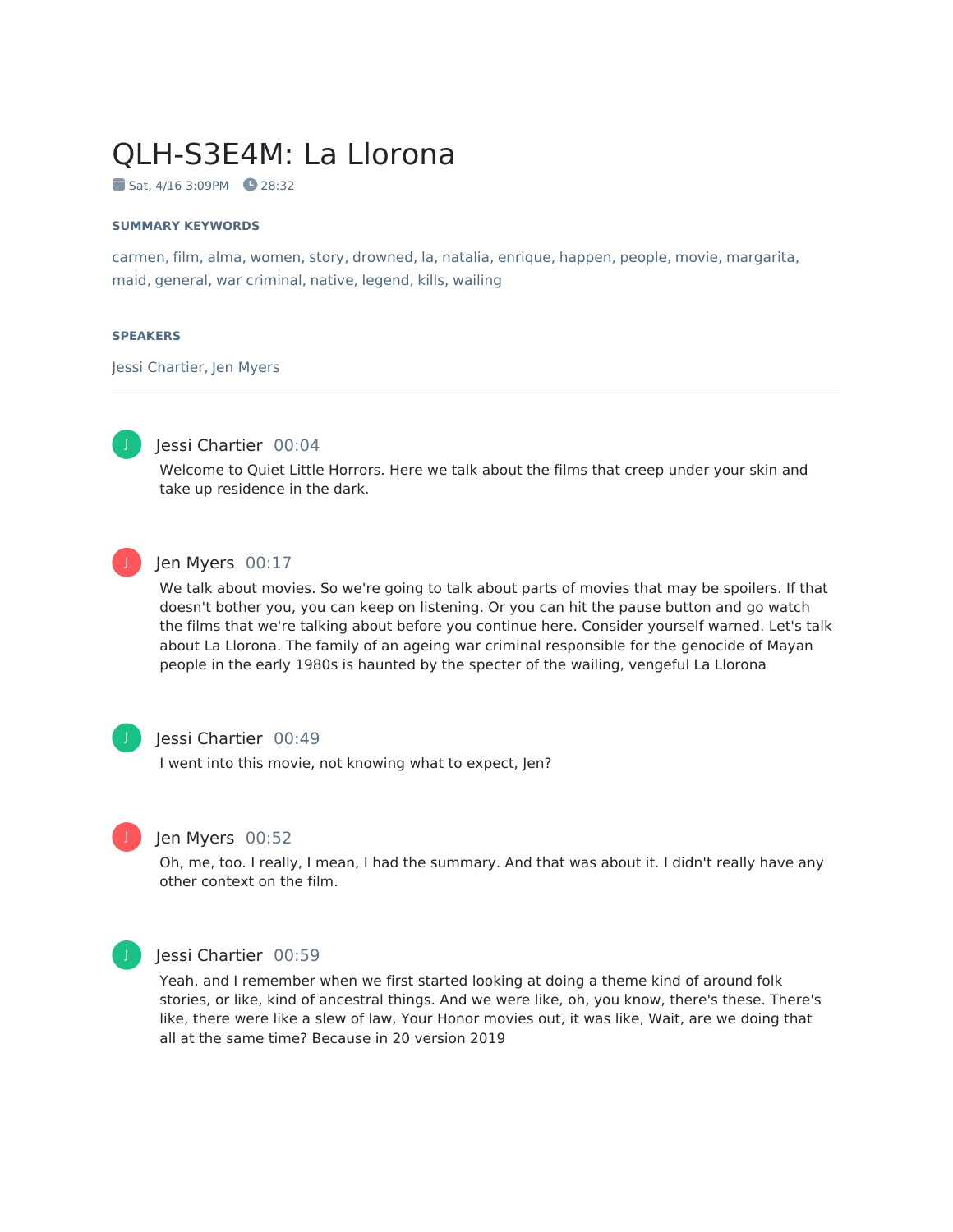#### Jen Myers 01:22

Version, yeah, there is The Curse of La Llorona and I believe The Legend of La Llorona. And neither one of those are the film that we were talking about here. We were talking just the plain La Llorona, which is a Guatemalan film from 2019.

#### Jessi Chartier 01:38

Yes. And that was, I was really excited to see it because I don't think I've seen a Guatemalan film yet. So I was really looking forward to, to watching this and it did not disappoint. I loved so the setting for our audience members, the setting is that there's a war criminal who's been charged with war crimes, as you can see from the synopsis, and he ends up kind of held up in his own house kind of under house arrest, for his own protection, and his whole family is there. So his wife is there, his daughters, their granddaughters there and his bodyguard and maid and that's like it. Those are like the main characters in the film. And I love the fact that they took this, this beautiful, old story and place it in this really complex political scene. Because I think it just emphasized, for me at least it did two things. One, it made the savagery of the war crimes that much more potent, because this is such an old story. And it made it less boogeyman like and more. True, terrifying. I don't know how to describe it. Also,

#### Jen Myers 02:55

Yeah, yeah. We shouldn't assume people will. But I'll let you. I think we'll talk more about this. But it also the story here is really not about this general at all. It's about his family, and specifically his female family members, and kind of what his actions have not necessarily brought I don't not brought on the sense that La Llorona is haunting them because she isn't she's very squarely focused on him and hurting him. And not so much the others, but you see what his actions over the course of his whole life have done to all the women around him and how they have to deal with it. And that's what's really going on there. Which is really interesting. I think that was something that surprised me a bit when I read the the synopsis originally before I saw the movie, and then I'm like, okay, honestly, I I connect much better to stories about women and so part of it was like, okay, yeah, we'll watch this. It sounds good. But you know, I'm I don't feel very connected, or I don't feel a lot of empathy for an old, aging war criminal, you know, like, I'm not interested if he gets terrorized. That sounds great. You know, good, good for him. But that's not what the story is really about. And I was really pleasantly surprised is that got so so into the individual women's stories. Should we maybe summarize what the La Llorona myth? In the original, just kind of the story in general. I'll take a crack at it. So this and this is something I don't think I didn't know much of this about the story before all these films came out. And then I think that I looked it up because it sounded interesting. And it is very interesting. But I think if you are not from the American Southwest or Mexico or for an area in Central America, where they have these stories, you might not be familiar with what La Llorona is, so it is, I mean, obviously it's a legend so there isn't one correct version. There's lots of different versions. As far as I can tell. The most common version you'll find is basically a woman who married a rich rancher, and they had two children and then she caught her husband with another woman, and in revenge she drowned their two children. Which she, you know, immediately regretted, and then she drowned herself as well. But she could never like move on to the afterlife. So she roams around wailing and crying. And I read in a lot of



J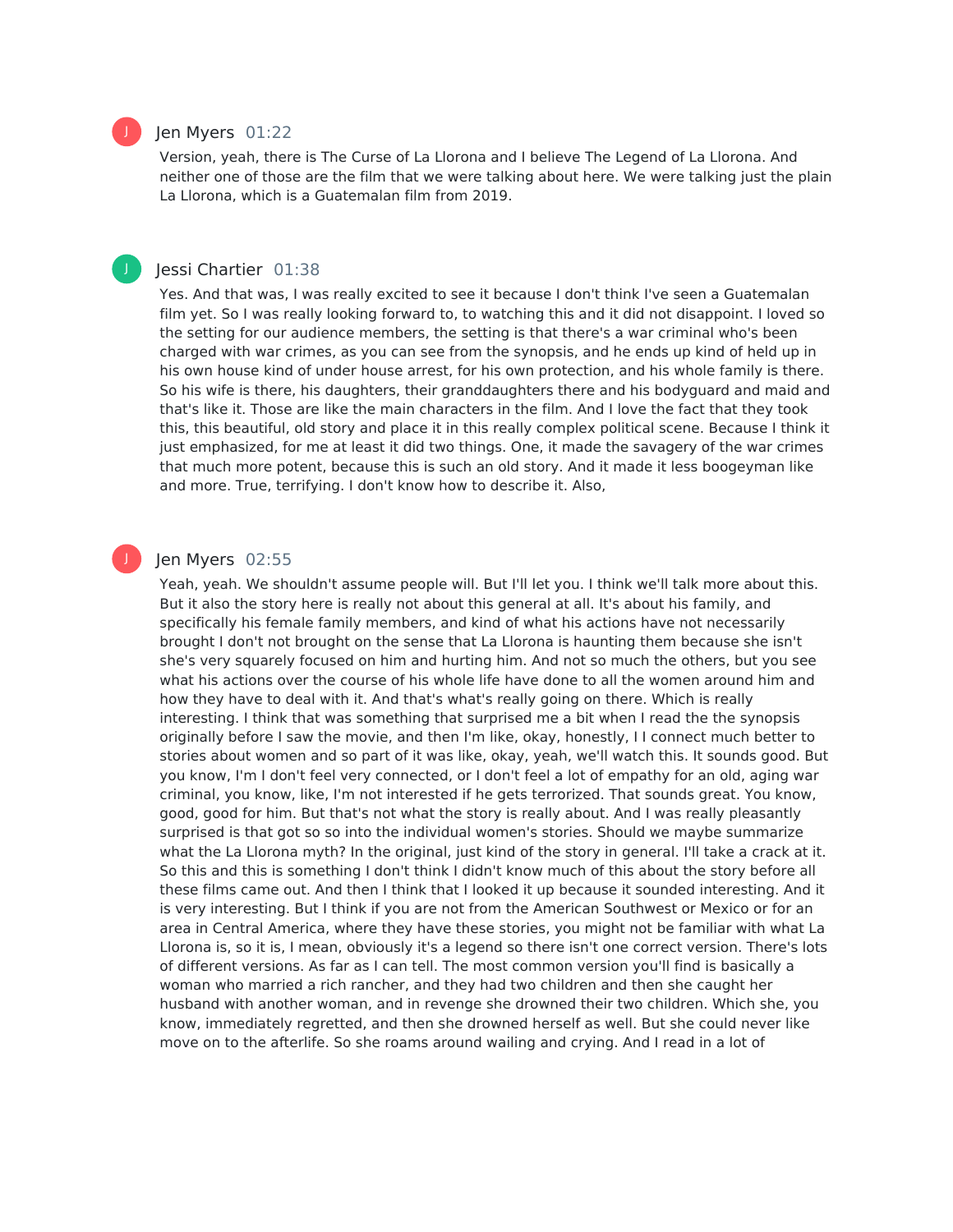accounts, she will if she finds an unsuspecting children by bodies of water, she will drag them in and drown them. And that's the basic tale. There's, there's some other variations that I found were really interesting, including that it could have been from Conquistador times. And this is maybe an Indigenous woman who had children with a Spaniard. And then he abandoned her. And then she, you know, she killed a child out of either revenge or just not being able to have illegitimate children, which, you know, that brings in some of the power dynamics, that I think this film also gets into some things more like that. So it's a it's a really resonant story, and obviously a really sad story. There's so much sorrow in this story. So like you were saying, it's really a good mythological framework to tell the sort of story that we have in this film.

#### Jessi Chartier 06:06 J

Yeah, yes, I agree. And I think that, like you mentioned it, it is a legend, which means that there is no one truth to the story. But the common theme among them all, is that this woman's children drowned. She drowned. And she now seeks out other children to drowned. Like, that's like the common thing amongst all of the stories. And they turned that story, a little bit on its head here. Because in this movie, her name is Alma, like the the woman who plays law, Your Honor, is in the household as a maid, and her the maids name is Alma. But Alma talks to the granddaughter, and is teaching her how to hold her breath underwater. And if you know anything about law, you're gonna you're like, oh my gosh, she's gonna drowned her. Because she's got to see well, you know, you have like this panic attack. But then, at the end, you realize that she had told this little girl don't drowned. Like she had kind of turned the narrative a little bit on its head, and instead of stealing children to drown them, she is protecting the women. And she's, like you said laser focused on making sure that this war criminal pays for his horrible actions, which, by the way, we should tell, I mean, the actions are basically law, you're gonna you discover that Alma is the ghost of a Mayan what we believe my enrollment yet, right?



#### Jen Myers 07:45

Well, there's, I think that there she is native to this. They are native there. I believe that name is Kaqchikel, but I probably mispronounced that. But yes, there they are. It is I think it is correct to refer to them as the native Maya people.

# J

#### Jessi Chartier 08:02

Okay, so apologies to anyone out there, I will look this up when we are done. So I'm not quite as an uneducated as I may sound, but the she is of the native people. And this general comes in, and there's like a lot of guerrilla warfare going on. And he threatens to drowned her children if he if she doesn't tell him where the guerrilla army is. And of course, she doesn't know. And so he drowns her kids and shoots her. And so but that's not, of course, the only war crime he's done. I mean, it's clear that he has massacred and done clear genocide against the native people of the area. Like he's just, he's just not good.



#### Jen Myers 08:51

Yeah. Well, and he is actually convicted originally because he is put on trial for war crimes, and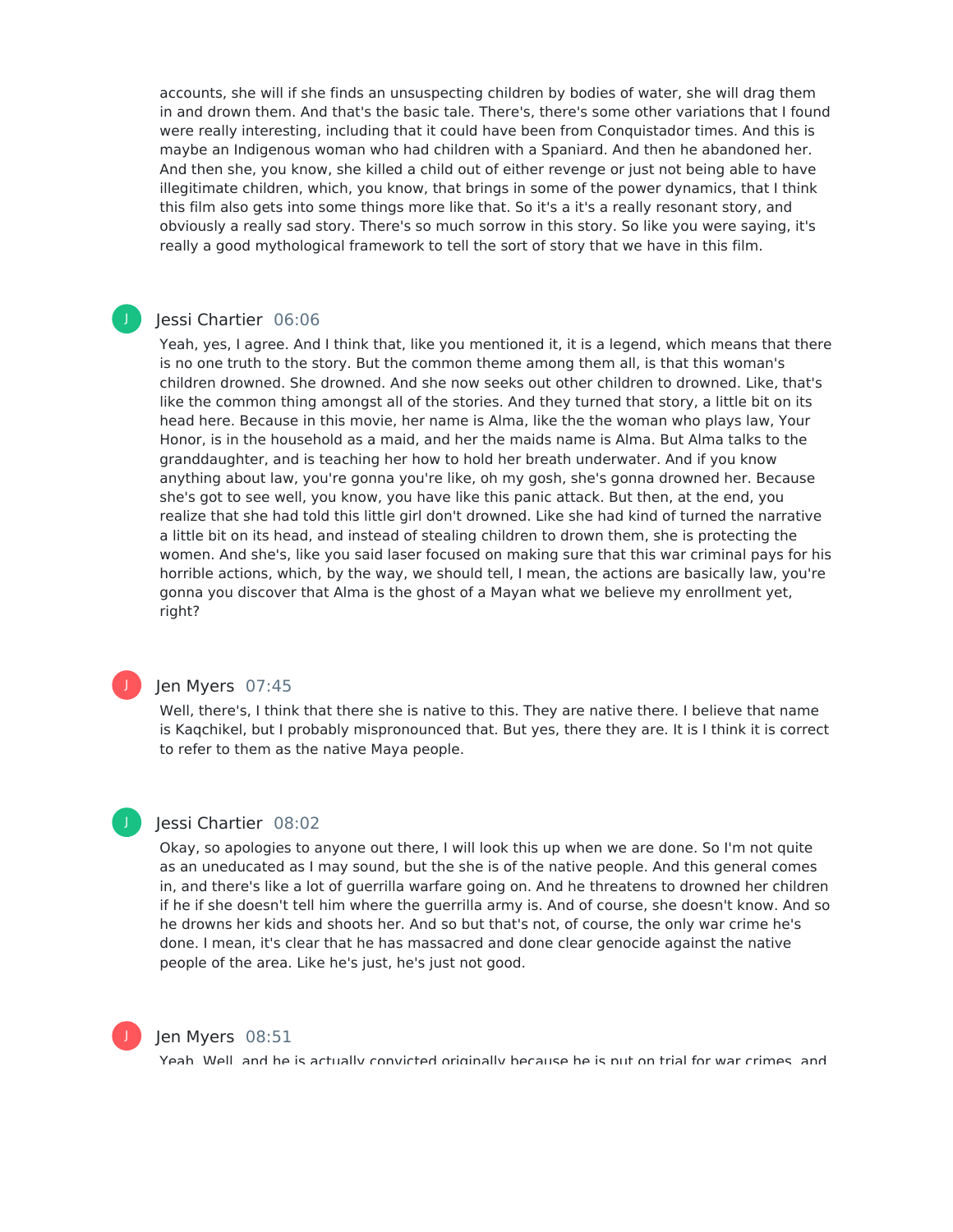Yeah. Well, and he is actually convicted originally because he is put on trial for war crimes, and he's convicted, and then the verdict is overturned, because they couldn't say, well, basically, you don't know. 100%, for sure, because also, this has happening in modern day and I think the genocide happened in the early 80s. So people basically I think there was some sort of like high court that said, we don't know for sure. So it's all cool. And then that's when the protesters come out. And basically that's what ends up barricading the family inside their their home is that there's protesters everywhere so I mean, the high court notwithstanding I think everybody is pretty certain they had this do did this stuff right. You know, the interesting thing I wanted to mention though, you mentioned we get to see what he did at that time, but we don't see it happening with Alma in there we we see it happening through a series of dreams that the general's wife Carmen is having and she is the one that is actually going through all this in these dreams do not start happening until Alma arrives at the house as a maid, but then Carmen starts dreaming about these things that happen and actually living through it. Which is, yeah, it's so good. It's very good. It's also horrifying. It's good and horrifying.

#### Jessi Chartier 10:14

J

It is very Yeah, I agree. I agree. And spoiler there, because we do give a spoiler alert at the end. I love the ending scene where Carmen has a waking dream. And she is you see the whole conversation, you get the whole picture, then, like, you get bits and pieces of it up until then, but you get the whole conversation, then you discover at the end, the general has shot Alma. And the wife no longer Carmen is no longer in almost place, but is staring down at this dead body and she turns to her husband in the dream. And she strangles him. She's tax him and she strangles them. And then you cut back to real life, and you discover that she actually had killed like she had strangled her husband like actually really mean. Yeah, she was living this out. And it's just such a beautiful story. Because poor I mean, I have a lot of sympathy for a lot of the women in the movie, but really also for Carmen, because it's clear, she's in denial as a defense mechanism. But she also knows what's going on. She knows he's had illegitimate children, but like, she knows that he is a war criminal. And she has kind of convinced her she's done all the things that women in those situations have done for survival, like denial, defensiveness, isolation, incredibly, like, controlling, like all of the typical things that happen. And at the end, she just really becomes her own woman, like she's able to really lean into who she is, at least that was the take that I got, she got to stand up for herself. Like she was really Carmen at that point. She was no longer the generals wife. And I loved that about it.

#### Jen Myers 12:01

Yeah, yeah. That's amazing. I just, there's just so much in this. Also like Okay, can we talk about Margarita Kenéfic, I believe her last name is pronounced. It's she plays Carmen, she plays the mother. She's so good. And I think that so I just saw a thing on backstage that they were interviewing the director, and the director likes to hire real people and then train them as actors. So he said, and if I'm remembering this, right, he said something like, like, there are many actors in Guatemala, but there are few, there are few actors that remain in Guatemala. So he tends to cast local people and then do like training. Margarita was an exception. She apparently is a theatre actress. And then Julio Diaz is also a trained actor. But those were the only two trained actors in this film. Yeah, I also interpreted like, at the very ends that even though it might be it might have been triggered by the dream visions that she was going through and having, but I think it was actually a release of her own rage that she'd kept silent and bottled up for decades. And it all came out then. And then that's what you see. Like, you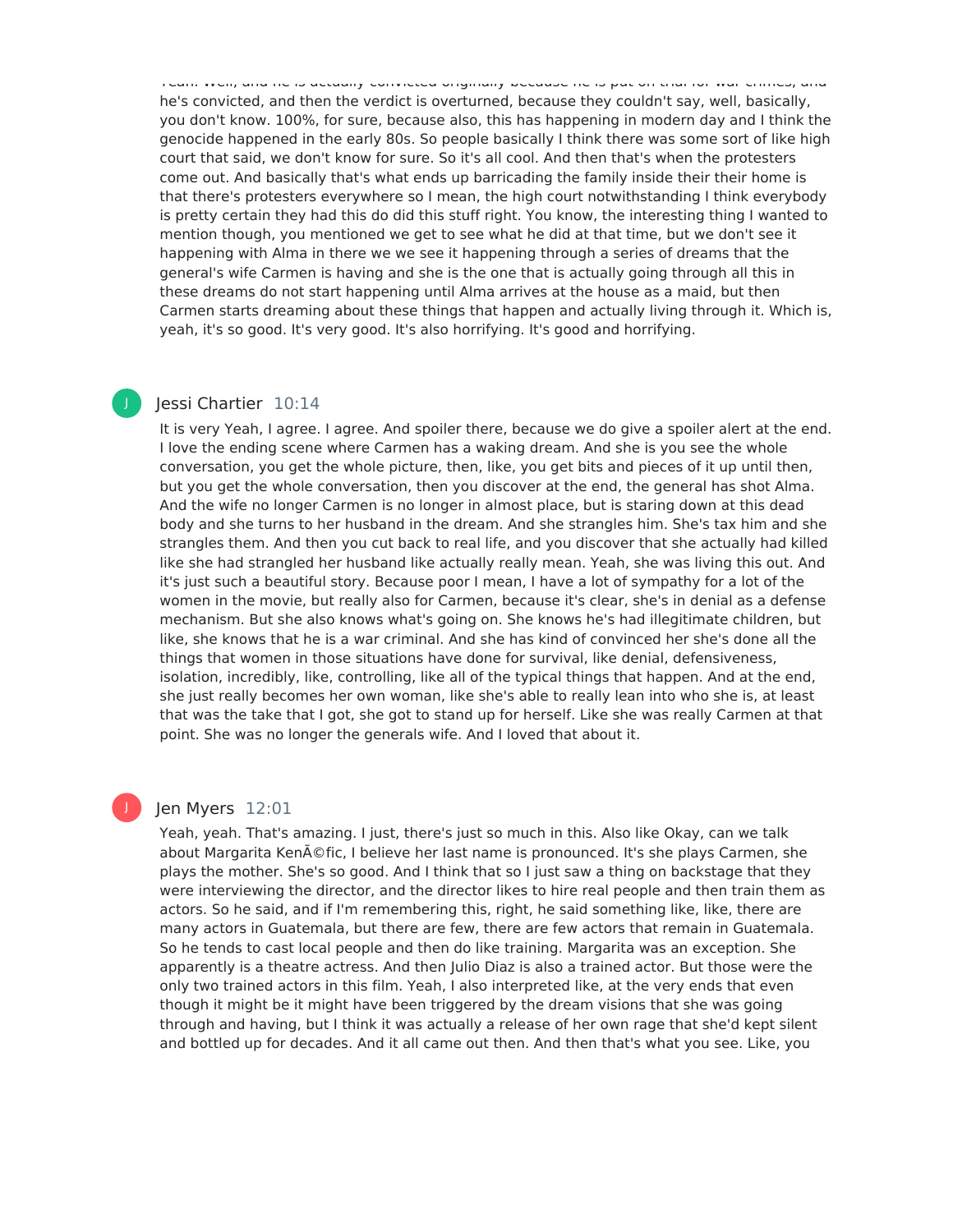can see the cracks forming throughout the film. And I think you see it more clearly in the the younger generation. So the daughter Natalia is much more obviously like it's, it's this is her father, and her mother and the very beginning of the film, Carmen, it says to her, she's doing all the dial and defensive tactics and things like that, right. And then the Natalia is much more concerned about the implications of this from the beginning. Like she's very uncomfortable with the fact that there are at the trial native woman described being raped, and things like that. And you know, Carmen says, Oh, they're just lying. That's just what they say. And you it's clear that Natalia is like people, you know, women don't lie about that. That's, that's not, that's not right. And so she is increasingly troubled by all of this. And then you have her daughter, Sarah, who is, you know, we don't see a ton of her but she seems to be a pretty strong free spirit, she doesn't really seem to know everything that's going on there. But you get the sense that she's not the silent type. And so you see these generations of women in different levels of you know, being willing to face the truth and speak the truth throughout the whole film and they're all turning towards you know, more truth towards the end. When the other thing that I think is interesting when Carmen actually kills her husband, is that the other women so Natalia and Sarah and then Valeriana, who is the primary maid at the household, and is implied later to be like Natalia's half sister, the general's illegitimate child, they all just sit there and they're just watching her. They're not stopping her. They're there. They're not doing anything. They're just watching her as she kills him. And they don't even seem horrified. They're it's obviously very somber, but there's kind of this sense of they're all kind of realizing this is what needs to happen and it almost is like they're they're all together then. And it's a really it's strangely lovely kind of moment at least I thought it was we're all these women kind of have some sort of another kind of set free and that moment well Alma is probably because she's fulfilled her goal of terrorizing and killing this man but in doing so, all these other women around also seem to be set free. Really, that's really interesting, because, wow, I mean, they're wonderful. But so is everybody else.

#### Jessi Chartier 15:55

J

Yes. Yeah. Isn't that crazy? Yeah. But I think that that added just a level of to Carmen's character. That was the care there was just such a beautiful, again, the relationship of the, the grandmother that Carmen so that Margarita place is so very put together, like so very controlled, so very proper. So very, like, walled off and different from and cold almost from the others in the in the family. Like, the Natalia is much more warm towards her daughter, and much more concerned about her father, but there's just like this sense of stature to Carmen that the other characters the other women don't have until the end. Right. And then it was just like, watching her collapse as or not even clicked wasn't a collapse. It was a, like a breaking free, a release? Yeah, it was a release. Yeah, is just so good. So I, you know, film directors out there. Take a look at Margarita, kind of, she's great.

#### Jen Myers 17:15

I know, and she does have to kind of carry the the major change in the film, right. So like, as Natalia is on her own journey of kind of, you know, discovering things, but like you said, the big change happens with Carmen, who at the very beginning of the film is yet complete denial. And then she gets, you know, has to start facing and working through her own grief and anger at her husband in the and then you're coming to terms with also what he's done. And she's the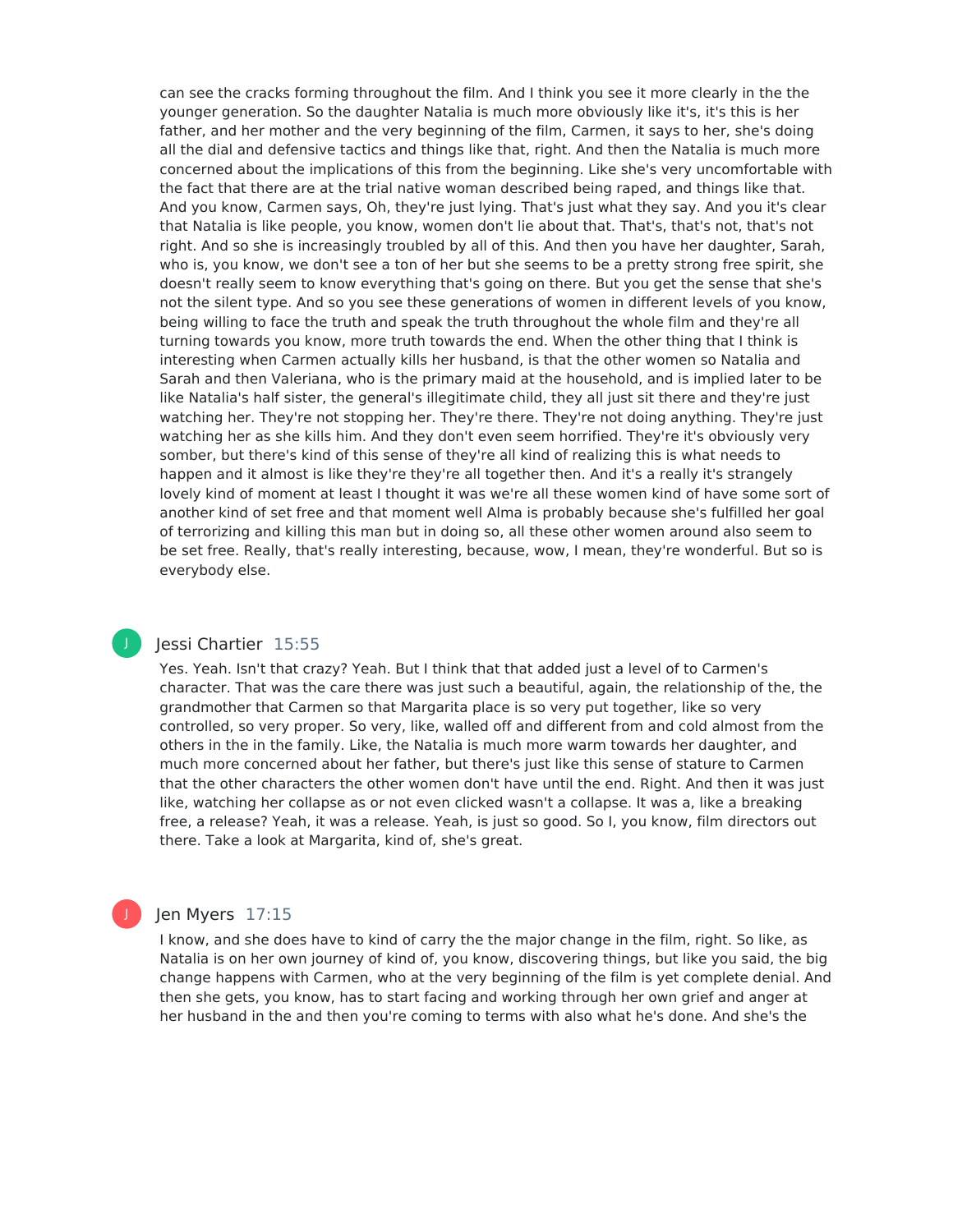one who makes the big change throughout the film, which is what like, again, you know, that's kind of not only what releases her but releases all the other women in there, too. It's like she ends up saving them all.



#### Jessi Chartier 17:59

Yeah, that's a great way to put it. Yeah.



#### Jen Myers 18:01

Yeah. Which it's a really good thing to see. Because she's not a particularly pleasant character earlier in the film, you know, like, you can tell from the very beginning that like, oh, yeah, she's wrong about this, you know, she it's just denial, you know, it's just survival, you know, that, like, she's not she, she's, yeah, she says these horrible things about the woman who testified about being gang raped, you know, and she calls them liars and whores. And, you know, it's like, even though you see it's denial at the same time that doesn't justify it. Like it's a horrible thing that she does horrible things in the beginning. And so you know, it's about her redeeming her own self by having to face what she's been denying all this time. But yeah, and the act of doing that she's able to help out her the rest of her family, which is really lovely.



#### Jessi Chartier 18:48

Yeah, she just has like these beautiful moments where like, thematically are just so powerful in the film like for example, Enrique the the general ends up kind of sleepwalking but not really he's like drawn to Alma and there's a scene where he enters into the the quarters where her and I forgotten her name already to be honest.



## Jen Myers 19:14

Valeriana.



#### Jessi Chartier 19:15

Thank you, Valeriana, are sleeping and he enters into the bathroom where Alma is washing her clothes and so she's naked. And there's this like very surreal obviously she's been drawing him there. But then like, immediately switches to like, what are you doing here? Like, why are you here getting me out? Stop harassing me. Bla bla bla bla, right. Yeah. And Carmen swoops in. And to save the day. Her. She comes in and she says, the dress or the the Maya outfit you're wearing is too tight, put on your regular clothes. And she uses a different phrase, but that basically is saying to Alma che edit the Western idea and return and don your your it's not native but like don your own clothes Yeah, your own clothes right like disregard this stuff. And it was just such a beautiful thematic thing that happened that it and the way it was delivered was just so brilliant because Carmen's character. It's clear that Carmen's like you need to wear baggy or stuff, so don't wear the maid's outfit. Like, it's very, like, delivered that way. But it's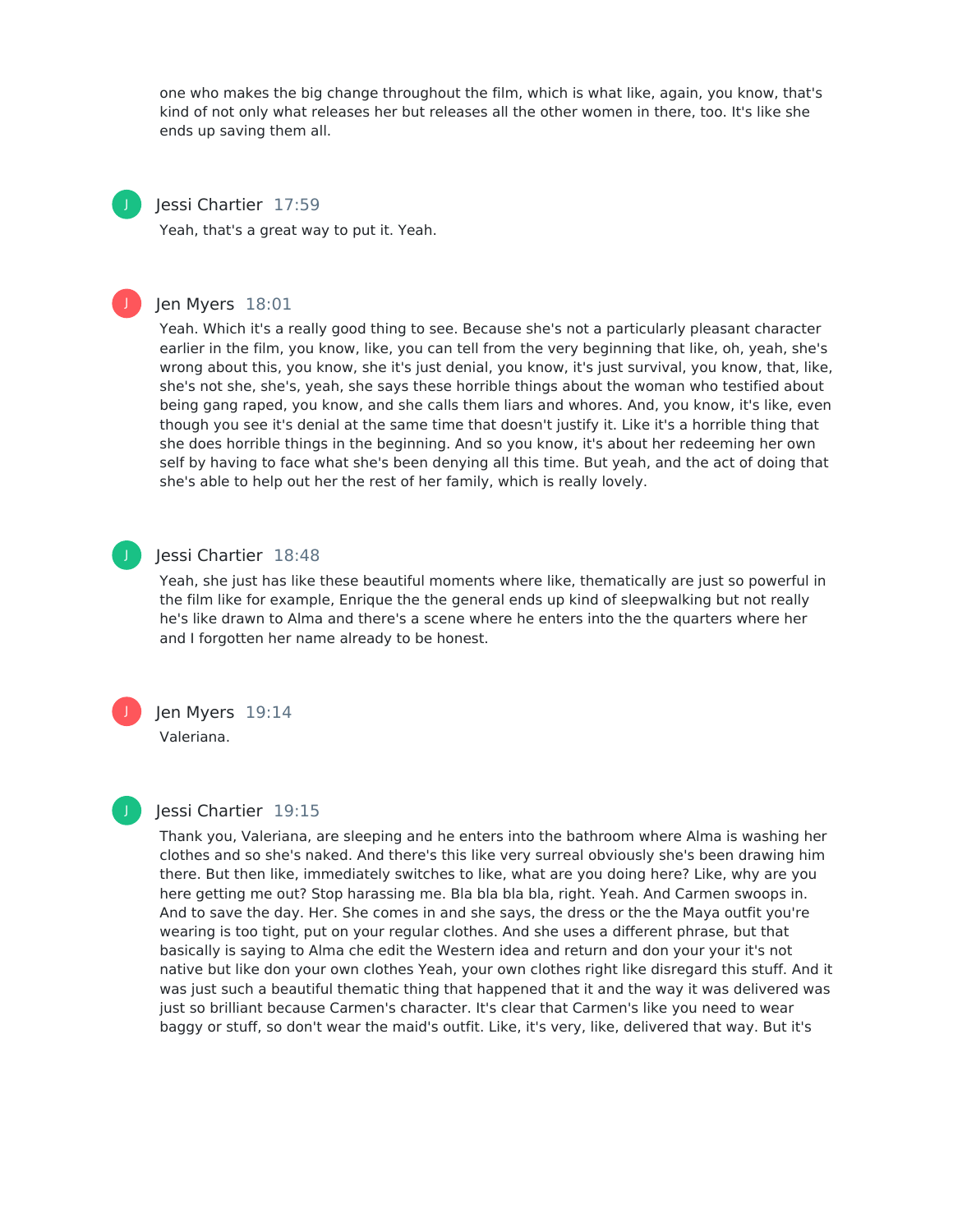like subconsciously, I don't know if that was purposefully in the script. I think it was a beautiful thematic thing. If it was, it was just like, yes, yes. Disregard. Don't, don't be westernized. Like own who you are.

#### Jen Myers 20:44

J

Oh, but I see your point there. Because you're right, though, that like her first. Her action is her old reflex of blaming this woman, right? She's like, right, it's your fault, because you're too sexy. Like that. But it's also like before that, wow, like, how dare you. But it's also like you see like right before then. So when it's still the night before you see her and her daughter Natalia and granddaughter Sarah are all like, huddled together on the steps. It's actually very tender. And it is Carmen starts to break down a little bit there. And she's, you know, revealing the pain or she's like, he's always done this. He's always been after other women like this. And you start to see it's not angry. It's really sorrowful, you get to see like the pain it has caused her all this time. And so then later in the morning, it's a little bit of her saving face. Oh, and Natalia is very, Natalia apologizes, and she said this, she goes when they both go to Alma. But Natalia says this will never happen again, you know that this will not happen again. She's like, apologetic, she's trying to make sure Alma feels safe, that she knows this isn't gonna happen. And then Carmen comes in is like, you got to dress different. And so yeah, the first inclination is like, that's this old reflex of it's your fault. I'm blaming you, you change it, but I liked it, I don't think you're wrong, that there could be something else underneath the surface where it's like, you know, going, lets you know, or giving her permission, almost permission to go back to who she is, and not be in this this one mold. And it's really like the connection the way. So Carmen is already having those dreams. Because all I think almost giving her those dreams, right. So I think that what you're saying here is you're pointing out that there is some some kind of maybe subconscious connection between the two women. Maybe that's something Alma is deliberately doing to open Carmen up. And that Yeah, so I think it's interesting on the surface, it sounds like it's old Carmen giving orders like that. But I think you might be right, the underneath, there's this connection growing the connection between the two of them. And it's because whenever we see what happened to Alma, we see it with Carmen in that place.



#### Jessi Chartier 23:01

Mm hmm. Yeah. Because, you know, they're wealthy in a family. There, there could have been many other options, like, wear a different outfit. Let me buy you something different. But she doesn't do any of that. She says, wear what you brought you. And I just thought I just thought that was really kind of cool.

#### Jen Myers 23:18

You know, the only thing I want to kind of want to mention, if we want to kind of start maybe wrapping this up is that, you know, I just wanted to mention, too, when we're talking about the original story, like you said, there are common elements and all the different versions of the story. And I think the only other common element is that in I think it's kind of they're all triggered by a man mistreating a woman who trusts him and I think that that's another thing that this film really fix on that point and say like well, let's let's turn the legend to focus on punishing the man then, not the women or the children who are hurt by him. And I think that's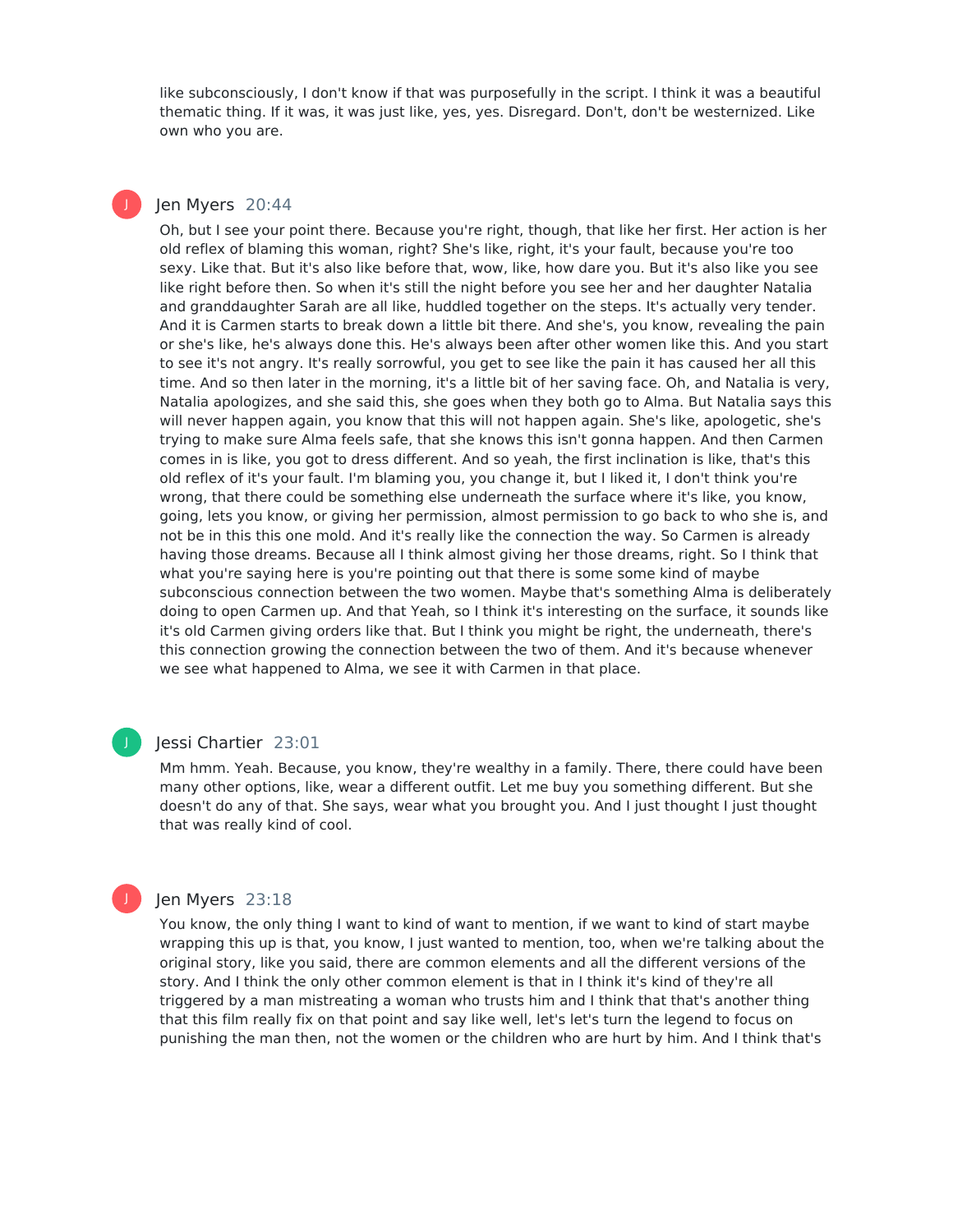what this film did does. And then we mentioned how low La Llorona is fixated on Enrique but what's Enrique is dispatched we see at the very end I saw his funeral right? There's another military man I don't know if it's another general whatever, at his funeral goes into the bathroom and then the bathroom begins to be flooded. And so you see that okay, she's she's on to another one. And he hears the woman wailing as the water builds up in the bathroom. And I think it's a really Yeah, it's really clever to be like, Okay, so all like he's taking care of the Enrique is taking care of the women that have you know, suffered with the consequences of his actions have been released, she almost didn't go after them while you're gonna basically release them and let them go. And now she's on to another man, which is where, you know, the revenge really needs to be trained, and it's a really elegant way of bringing the myth into the storylines, I think.

#### Jessi Chartier 24:55

J

J

J

I think so too. That was great. And my my final thought is that one The pieces the bits of business that I really liked to drive home, the pain of Carmen was that Enrique was starting to suffer onset Alzheimer's or dementia, which means that he probably doesn't remember the pain that he caused all of these people. And there is almost like a sad lack of justice there because there can't be remorse. Right and you and so like Carmen's reaction at the end of killing him is, again, it goes back to that sense of release. Like, I don't I can't explain it any other way.

#### Jen Myers 25:39

There's a sense that yeah, there's a sense of justice in the way that the only justice that's possible in the situation, and it is like, yeah, that's what La Llorona is bringing about, and the only way that she can, which is that so yeah, even though it's obviously a dark, sad story, this particular film, it feels like it is working through all of these different issues, the, you know, the reality that the horrible history in with this legend, to try to reach some sort of emotional, you know, catharsis and justice in the only way possible, which is, you know, basically, not only is that what we do with film, it's what we do with stories, right? And I think that's why this film works so well with, you know, using this mythology, because that's kind of what mythology is for, and folklore is for, is to find a way to reconcile all these these and messy things in human the human world. We have to make sense of them and try to get justice the only way you can. And that's what we do with stories.

#### Jessi Chartier 26:43

That's exactly right. And in the next story that we talk about, there's a whole different taking that idea of justice and turning it on its head. So we're gonna continue this conversation of all of this in our next, our next podcast, which is going to be about the medium. And we're looking forward to seeing you there any final thoughts on La Llorona?

#### Jen Myers 27:04

I think we covered it all, this is, other than just like, go watch this movie, this one flew under the radar. And I think that it's I think maybe because it's a very, very, it's not a horror movie.